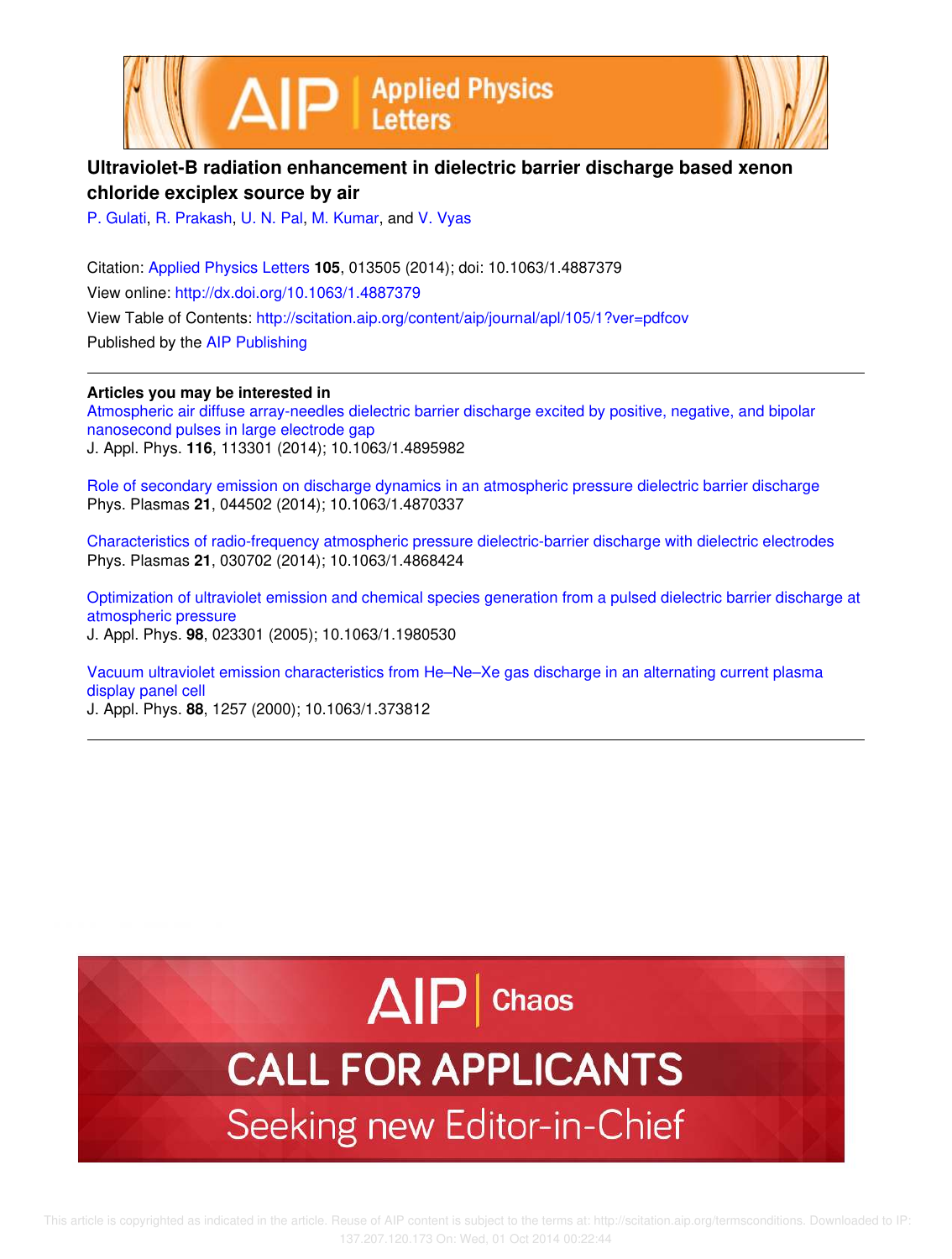

### Ultraviolet-B radiation enhancement in dielectric barrier discharge based xenon chloride exciplex source by air

P. Gulati,<sup>1,2,a)</sup> R. Prakash,<sup>1</sup> U. N. Pal,<sup>1</sup> M. Kumar,<sup>1</sup> and V. Vyas<sup>2</sup>

 ${}^{1}$ CSIR-Central Electronics Engineering Research Institute (CSIR-CEERI), Pilani, Rajasthan-333031, India <sup>2</sup>Department of Physics, Banasthali University, P.O. Banasthali Vidyapith, Rajasthan 304022, India

(Received 20 May 2014; accepted 25 June 2014; published online 7 July 2014)

A single barrier dielectric barrier discharge tube of quartz with multi-strip Titanium-Gold (Ti-Au) coatings have been developed and utilized for ultraviolet-B (UV-B) radiation production peaking at wavelength 308 nm. The observed radiation at this wavelength has been examined for the mixtures of the Xenon together with chlorine and air admixtures. The gas mixture composition, chlorine gas content, total gas pressure, and air pressure dependency of the UV intensity, has been analyzed. It is found that the larger concentration of  $Cl_2$  deteriorates the performance of the developed source and around  $2\%$  Cl<sub>2</sub> in this source produced optimum results. Furthermore, an addition of air in the xenon and chlorine working gas environment leads to achieve same intensity of UV-B light but at lower working gas pressure where significant amount of gas is air. © 2014 AIP Publishing LLC. [http://dx.doi.org/10.1063/1.4887379]

The excimer and excilpex formations in plasma have great potential and can lead to develop plasma based incoherent UV light sources.<sup>1,2</sup> In fact, applications of ultraviolet light have become very important over the years and find diversified industrial and medical applications.<sup>3,4</sup>

In recent decades, interest in development of novel ultraviolet/vacuum ultraviolet (UV/VUV) sources with spontaneous emission has grown.<sup>5</sup> For the UV/VUV production, the plasma based dielectric barrier discharge (DBD) mechanism is the most simple and low cost technique and has great potential to produce high power and efficient incoherent UV radiations.<sup>6</sup> In photobiology, these are most efficient for photo-regulation of vital activity of microorganism, viruses, etc. In photomedicine, these finds huge applications for skin treatment, wound healing, etc.<sup>7</sup> UV-B phototherapy at wavelength  $308 \text{ nm}$  is most practiced for psoriasis curing.<sup>8</sup> Dmitruck and his team made a prototype of XeCl exciplex lamp and tested it for psoriasis decease and found quite effective.<sup>9</sup> In this paper, an effort has been made to develop a monohalide XeCl\* excilpex UV-B source and to improve the radiation efficiency at wavelength 308 nm by air. The developed source is studied for the optimum use of air in the admixture of Xe and  $Cl<sub>2</sub>$  gases which can make the excilamp more cost effective.

A single barrier exciplex source has been developed for the experiment, which consists of a quartz tube as a dielectric barrier with the thickness 1.5 mm, inner diameter 19 mm, outer diameter 22 mm, and length 150 mm. Linear strips of Ti-Au with thickness  $0.6 \mu m$ , width 3 mm, and length 120 mm are grown on the diametrical opposite portions of outer surface by using reactive sputtering system (TFSP-840). A helical tungsten electrode of thickness 0.75 mm and diameter 10 mm coated with ceramics has been inserted inside the quartz tube for the application of high voltage. The outer stripes of titanium-gold are grounded. The developed source

a)Author to whom correspondence should be addressed. Electronic mail: pgulati1512@gmail.com

is evacuated up to base pressure  $1 \times 10^{-5}$  mbar using rotary and turbo molecular pumps. The outlet of the vacuum system is connected with proper scrubber system to dilute the halide gases. The details of source development could be found elsewhere.<sup>10</sup> Different compositions of the gases (Xe and  $Cl_2$ ) and  $(Xe, Cl<sub>2</sub>, and Air)$  have been introduced in the exciplex source. The Xe and  $Cl<sub>2</sub>$  gases are controlled by Matheson mass flow transducer series 8272–0453 and D07, respectively. Air has been introduced using leak valve. Research grade xenon with a stated purity of 99.999% as a base gas and fractional chlorine has been introduced for exciplex formation.

The high voltage pulse power supply is used in the experiment to operate the source up to peak voltage 5 kV and frequency up to 30 kHz. The discharge voltage and the total current are measured by high voltage probe (Tektronix P6015A) and the fast response current transformer (Pearson 110). The oscilloscope (Tektronics DPO 4054) registers the current-voltage characteristics. The schematic diagram of the experimental setup is shown in Fig. 1.

The spectral analysis has been carried out using UV and VUV spectrometers (SP-2500i, Princeton Instruments and McPherson 234/302, respectively).We have fixed all the operating parameters of the spectrometer, and for all the electrical operating condition of the DBD source presented



FIG. 1. Schematic diagram of experimental setup.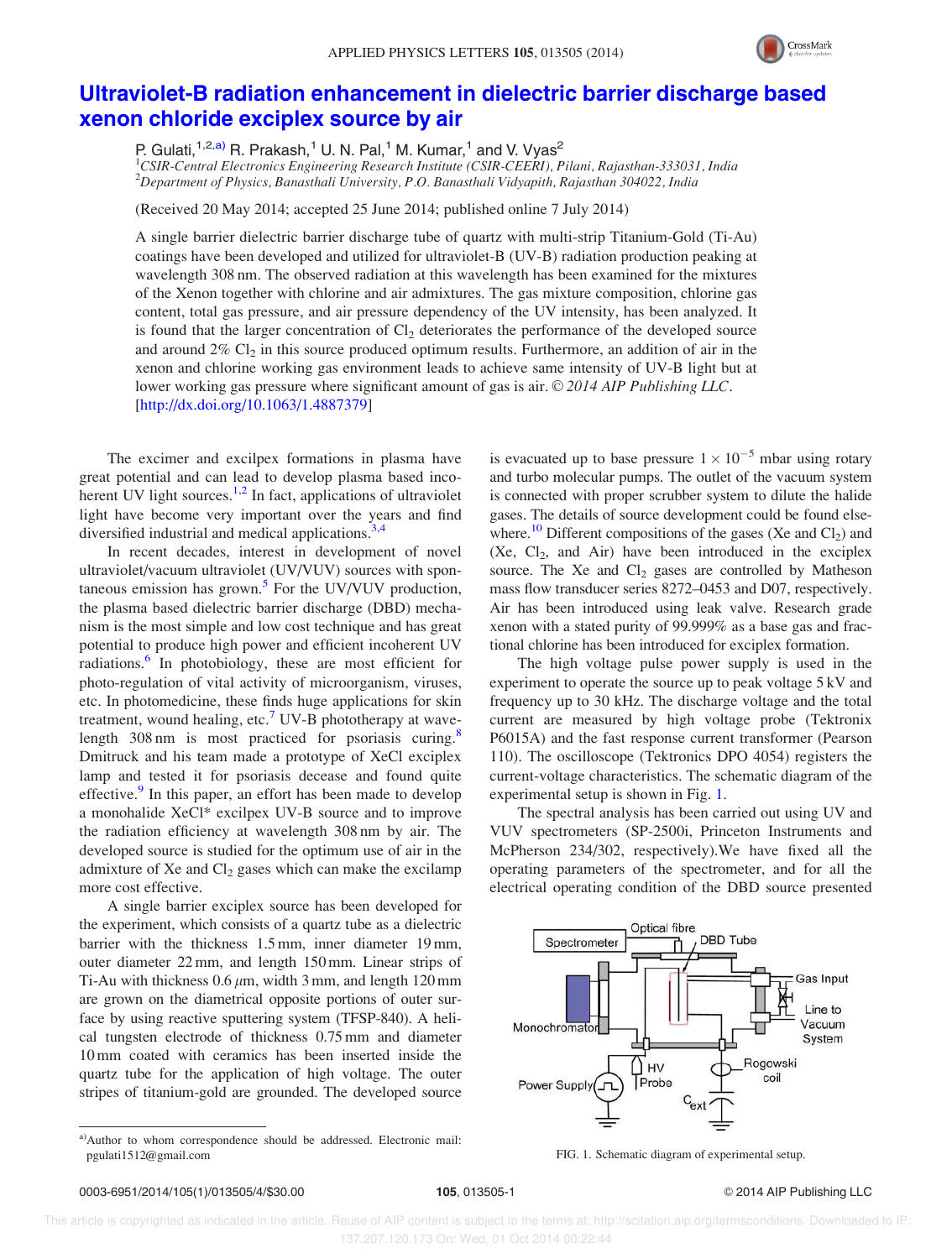in this work, the entrance and exit slit width, integration time, and voltage to the detector have been fixed in the measurements.

Figure 2 shows the typical current-voltage characteristic of the DBD discharge at sub-atmospheric pressure in the developed source. The discharge has been operated in the working pressure range 100–260 mbar at applied pulse voltage  $4-5$  kV with pulse width  $2 \mu m$  and operating frequencies 10–30 kHz. The excimer of  $Xe_2^*$  (172 nm) and exciplex of XeCl\*(308 nm) are promptly observed during the discharge as shown in Fig. 3.

The production of UV/VUV radiation from the excimer/ exciplex starts with the excitation, ionization, and dissociation process of the rare gas atom and the halogen molecule. The following transition is responsible of excimer radiation:

$$
Xe_2^* \to Xe + Xe + hv (172 nm), \tag{1}
$$

where  $Xe_2^*$  represents the rare gas excimer, which has been dominantly produced by 3-body recombination.<sup>11</sup>

The observed exciplex molecule XeCl\* is dominantly produced by the so-called Harpoon reaction and 3-body reaction,  $12,13$  and transition is expressed by

$$
XeCl^* \to Xe + Cl + hv (308 nm). \tag{2}
$$

The Harpoon reaction is expressed as

$$
Xe^* + Cl_2 \rightarrow XeCl^* + Cl,
$$
 (3)

whereas 3-body reaction is expressed as

$$
Xe^{+} + Cl^{-} + M \rightarrow XeCl^{*} + M.
$$
 (4)

Here, M is collisional third partner, which is basically an atom or molecule of working mixture. There are large number of radiation exciplex associated with xenon chloride, XeCl\* (D-X, B-X, B-A, and C-A transitions with transition wavelength 236 nm, 308 nm, 340 nm, and 345 nm, respectively). However,  $Xe_2^*$  (172 nm) excimer, triatomic rare gas–halide exciplex  $Xe_2Cl^*$  (490 nm), and  $Cl_2^*$  (259 nm) excimer with the binary gas mixture of Xe/Cl<sub>2</sub> are also possible. In our experiments,  $XeCl^*$  and  $Xe_2^*$  radiation with



FIG. 2. V-I characteristics of DBD lamp at 4 kV, 25 kHz with a gas mixture of xenon at 250 mbar, and 2% of chlorine.



FIG. 3. Typical emission spectrum with a gas mixture of xenon at 250 mbar and  $2\%$  of chlorine (a) for  $Xe_2^*$  172 nm measured using McPherson-302 (b) for the XeCl\* (308 nm) measured using SP-2500i, Princeton Instruments.

308 nm and 172 nm wavelength, respectively, are observed dominantly.14,15

To optimize the composition of the gas mixture of the rare gas and the halogen contents, the number of experiments has been carried out. The effect of frequency and pressure on the radiations of 308 nm and 172 nm wavelengths has been studied first. Initially, the xenon gas has been filled at working pressure 250 mbar, and later chlorine has been introduced continuously with concentration 2%, 4%, 6%, 8%, and 10% to record the intensity of 308 nm radiation (see Figure 4).

It has been observed that this radiation is maximum at 2% chlorine and with the increase in chlorine content, the UV-B radiation decreases continuously. It is because at higher concentration of the chlorine, quenching mechanism of XeCl<sup>\*</sup> excimer becomes dominant.<sup>11</sup> In fact, in the intervening time, the ion transfer is enhanced from  $Cl^-$  to  $Cl_2$ due to increase in chlorine concentration which ultimately reduces the  $Xe^+$  ions, and is responsible for the formation of XeCl<sup>\*</sup> via 3-body reaction. It has also been further seen that with the increase in concentration of the xenon there is decrease in UV intensity, which might be due to the collision-induced quenching reaction between XeCl\* and Xe

 This article is copyrighted as indicated in the article. Reuse of AIP content is subject to the terms at: http://scitation.aip.org/termsconditions. Downloaded to IP: 137.207.120.173 On: Wed, 01 Oct 2014 00:22:44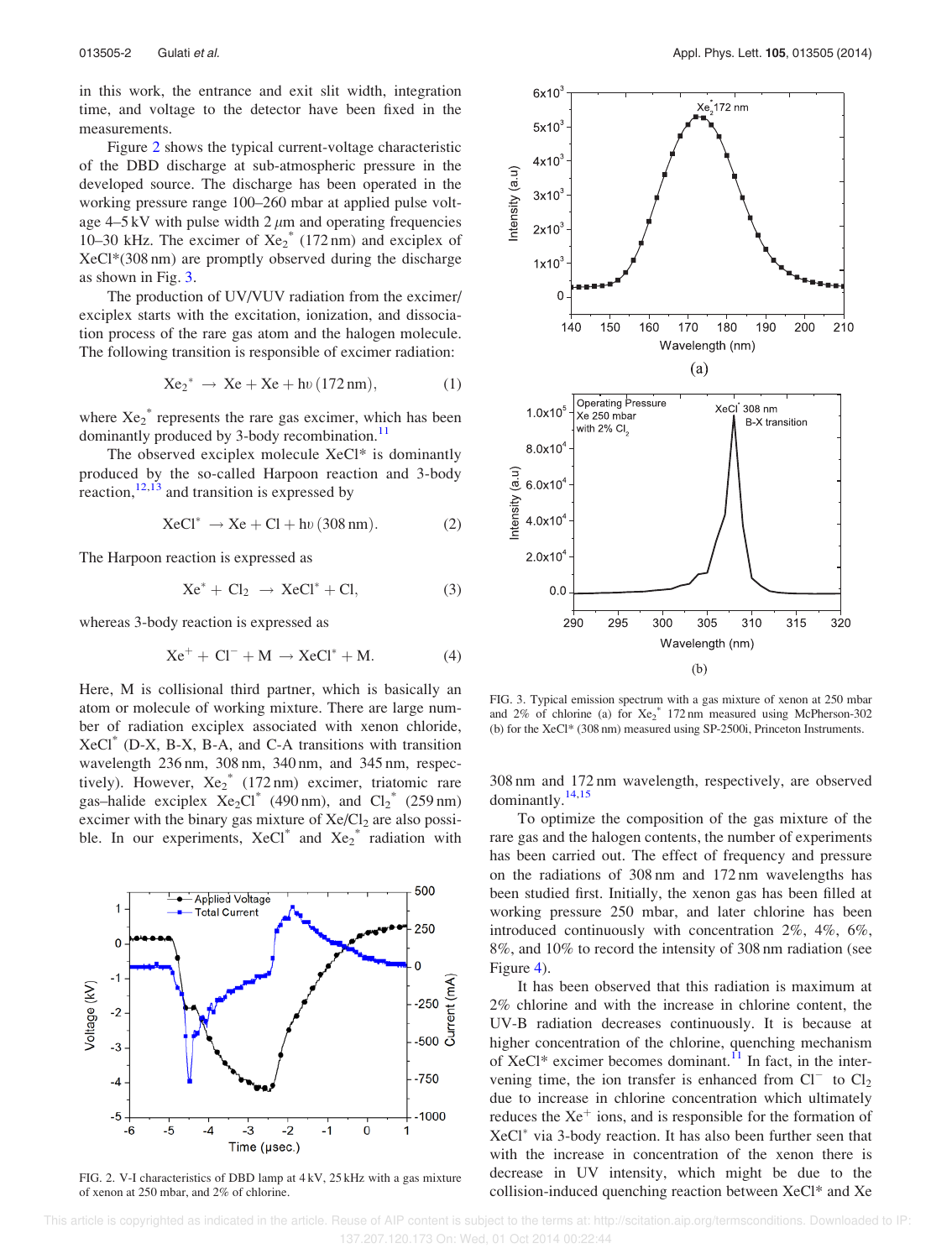

FIG. 4.  $Xe/Cl<sub>2</sub>$  intensity variation with different chlorine concentration at constant base pressure of Xenon 250 mbar.

and trimer ( $Xe_2Cl^*$ ) can also be formed at higher pressure with the increment of Xe.<sup>11</sup> Baadj et al.<sup>16</sup> have done detailed analysis on the reactions involved in the xenon/chlorine mixture.

The effect of frequency for different chlorine concentrations with 250 mbar xenon working pressure is also shown in Figure 4. It depicts that the maximum intensity of the UV-B photon has been observed for every composition of the Xe/  $Cl<sub>2</sub>$  at 25 kHz frequency. The similar effect of frequency has been observed for 172 nm spectral line of  $Xe_2$ <sup>\*</sup> excimer (see Figure 5).

The effect of the operating pressure is also seen on the intensity of UV-B radiation. For this, the working pressure 250 mbar of Xenon has been fixed and then  $2\%$  Cl<sub>2</sub> gas has been added. Later, this total pressure has reduced to see the effect of frequency. The intensity of UV-B radiation decreases with the decrease in the admixture pressure as shown in Figure 6. It is clear that UV-B emission is greatly dependent on the gas mixture used for the generation of plasma and with the pressure 250 mbar of xenon and 2% of chlorine; our developed configuration produces maximum intensity.



FIG. 6. Variation of 308 nm line with pressure at different operating frequency (Inverse X-axis).

Recently, Rodriguez-Mendez and his team have shown that with the increased concentration of the oxygen, an effective output of the DBD has been observed, for destruction of the different bacteria.<sup>17</sup> So, to elucidate the effect of air in our experiment, we added varied amount of air during the discharge. We have first set the pressure of DBD excimer lamp, with 250 mbar Xenon plus 2% chlorine and then continuously decreased the pressure up to 105 mbar, where minimum discharge of  $Xe/Cl<sub>2</sub>$  is seen. Later, atmospheric air is added stepwise in this binary mixture and the radiations are measured (see Fig. 7).

Figure 7 shows that in the observed spectrum 308 nm line radiation enhancement with the increment of air. It become maximum when around 60 mbar air pressure has been introduced, and later it is decreasing for further addition of air. It is significant to note that at around 47% of air admixture in the working pressure of Xe and chlorine keeping pressure  $\sim$ 165 mbar (see Fig. 7), the level of UV-B photon radiation is same as measured for binary mixture of xenon and chlorine keeping operating pressure  $\sim$ 250 mbar (see Fig.  $3(b)$ ). The enhancement in the radiation is mainly due to the hydroxyl molecular band peaking at wavelength 309 nm  $(A^2\Sigma^+, v=0-X^2\Pi$ , and  $v'=0$ ) generated from the



FIG. 5. Effect of frequency on  $Xe_2$ <sup>\*</sup> excimer (172 nm) in VUV range.

FIG. 7. Intensity variation of 308 nm line with air mixture.

200

 This article is copyrighted as indicated in the article. Reuse of AIP content is subject to the terms at: http://scitation.aip.org/termsconditions. Downloaded to IP: 137.207.120.173 On: Wed, 01 Oct 2014 00:22:44